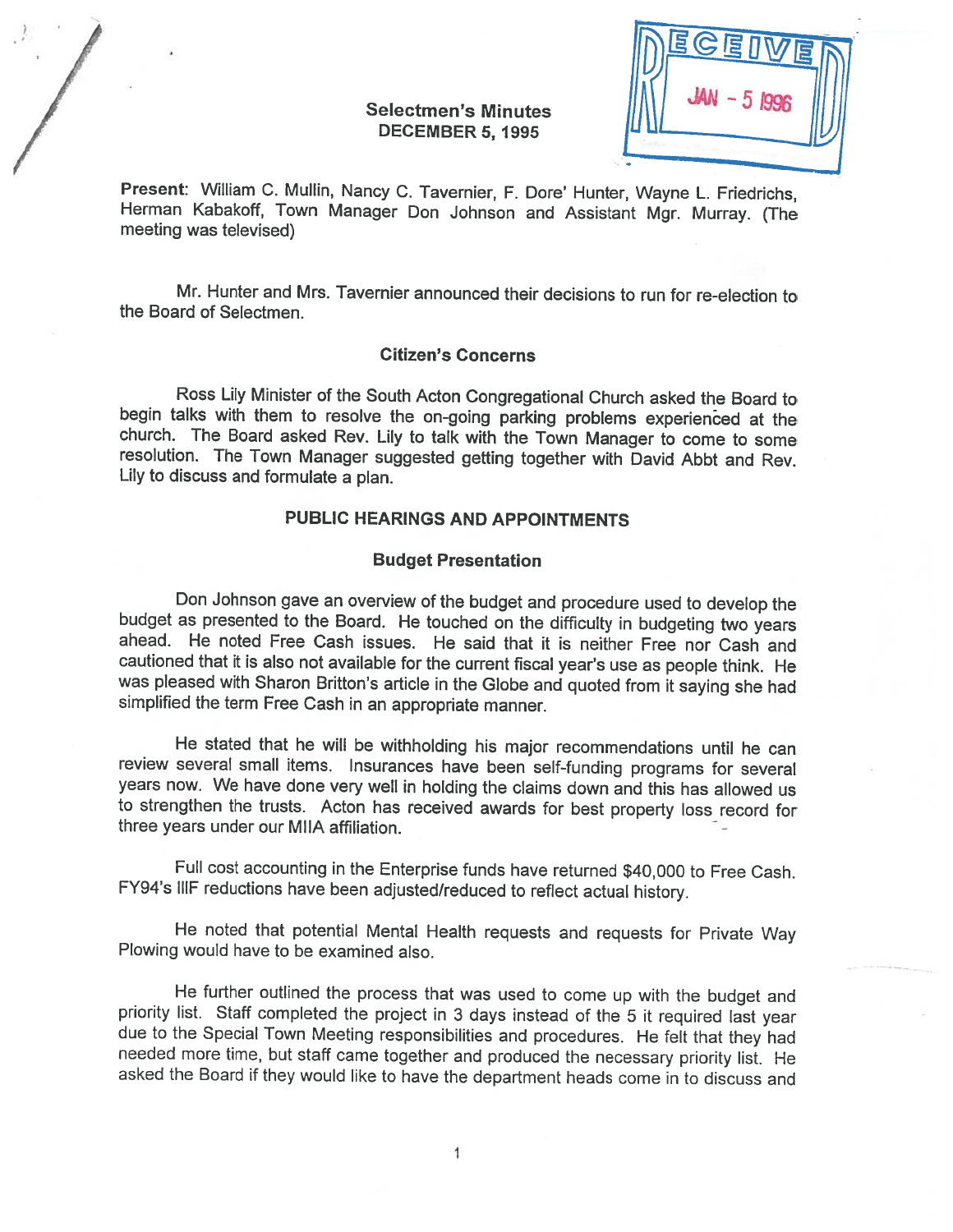represent their requests. Don felt that it is important for the Department Heads to participate in the process.

Chairman Mullin thanked the staff and Town Manager for their work in producing the budget. He asked the members to review the budget and bring back questions and suggestions for Departments to come in and discuss their budgets so that he could have them scheduled on the Agenda for upcoming meetings. He further wanted to make two points regarding letters to the editor that he had read. First, the Town is not sitting on Free Cash, \$3.6 Million is certified for upcoming FY97. The current budget contains 1.5 million in Free Cash. When it is said we have 3.6 million it is not available in the current budget cycle.

Don explained that Capital projects would be handled as debt exclusion projects. 80% of the budget is salaries and benefits. The budget included <sup>a</sup> 4% COLA. The largest savings realized is in insurances. We were able to get to the 1.5% increase in the budget through those savings. He further clarified that salaries are closer to 50-60% with benefits making up the balance.

Mr. Hunter was delighted to see more favorable financial <sup>p</sup>icture. He commented that he was <sup>g</sup>lad to see the combo police/fire included on the priority list. He felt that is where big savings could be recognized and increase public safety.

Mrs. Tavernier commend on the sophisticated presentation. She was <sup>g</sup>lad to see how far staff had come in its ability to present and prepare budgets. She was especially impressed after reading the ten years of Budget Messages included in the packet.

Mr. Kabakoff mentioned that 2/3rd will come to the school and asked for an educated guess of what did they foresee as the availability of numbers. It was suggested that <sup>a</sup> Free Cash policy needed to be developed. Mrs. Tavernier noted that she thought that the AGL had the <sup>3</sup> year <sup>p</sup>lan in <sup>p</sup>lace and we would be referring to that. It was also noted that the Plan would need to be revised to reflect the new numbers.

Mr. Hunter suggested that the numbers were projected out at <sup>a</sup> time of economic uncertainly. He felt that the <sup>p</sup>lan should be expanded out to <sup>a</sup> five year projection which would be more helpful. It said it would make you think about the impacts your decisions today have on other years.

Mr. Friedrichs asked about deferral. The Board explained it was an accounting <sup>g</sup>immick used to defer Teachers Summer Pay that enabled the monies to be paid back at <sup>a</sup> later date in 1/15th installments.

## SELECTMEN'S BUSINESS

1996 LICENSE RENEWALS: The Board reviewed the renewal document and motions as prepared by staff for the <sup>1996</sup> license renewals. Staff was asked if there were any outstanding issues on any of the licenses. It was reported that all outstanding issues had been resolved with the exception of the Class II license on Central Street. MR. HUNTER -MOVED to approve all the license renewals noted in Motion Document upon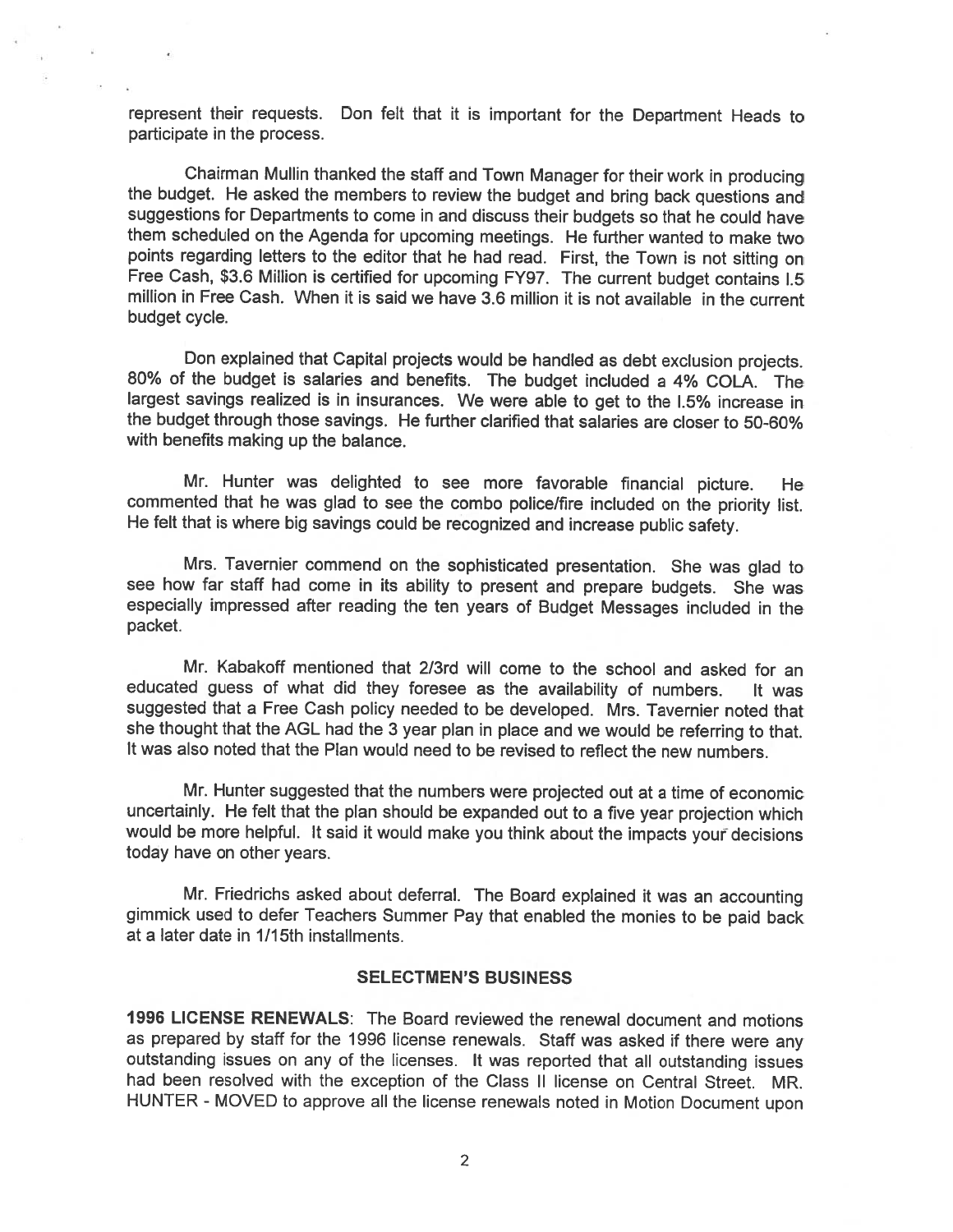review and of compliance with Town Bylaws, Chapter 0. NANCY TAVERNIER- Second UNANIMOUS VOTE.

FEE WAIVER REQUEST - NANCY TAVERNIER - Moved to waive the Board of Health<br>Fees in conjunction with the Jr. Women's Club event as they are non-profit and nonbusiness related organization. DORE' HUNTER - Second. UNANIMOUS VOTE. Mr.<br>Kabakoff noted that a policy was still needed and should be formulated. The Board<br>asked that this be scheduled under Selectmen's Business on the Age

SIGN DISPLAY AT TOWN HALL - The Board reviewed the request to place a sign in the lobby encouraging donations to acquire the Sculpture *Field Stones* for the Arboretum. HERMAN KABAKOFF- Moved to allow the sign in the lobby

<sup>1996</sup> ANNUAL TOWN MEETING WARRANT CLOSURE DATE: DORE' HUNTER - Moved to close the 1996 Annual Warrant at the Close of business on December 29, 1995. NANCY TAVERNIER - SECOND. UNANIMOUS VOTE.

The Board discussed the recent confusion and citizen petitions problems experienced. It was felt that a handout could be prepared outlining options and alternatives to the filing of Citizen's Petitions. Staff was asked to discuss this with the Clerk's Office.

SELMA GARBER REQUEST - The Board discussed Ms. Garbers request for a "Mail Box" at Town Hall. Staff was asked to review this request to determine more facts and to ascertain who the other organization mentioned was.

SELECTMEN'S POLICIES - Herman Kabakoff asked for clarification on the Policies he received in his packet. Don Johnson will discuss these issues with Sheryl when she returns to work to determine he status of the project. He noted that he was still working on some of the polices and would update the Board as he completed them.

COSTELLO PROPERTY - Herman Kabakoff asked for background on the issue.<br>Don responded that this was an ongoing issue that Conservation was handling<br>regarding encroachment and dumping on Town Property, and as the corresponde

METRO PLAN - Mr. Mullin updated the Board on his attendance at the METRO meeting. They discussed TIP criteria CDC Planning Process and the concept to get rid of "sprawl".

## CONSENT AGENDA

DORE' HUNTER - Moved to approve the Consent Agenda.- NANCY TAVERNIER - Second. UNANIMOUS VOTE.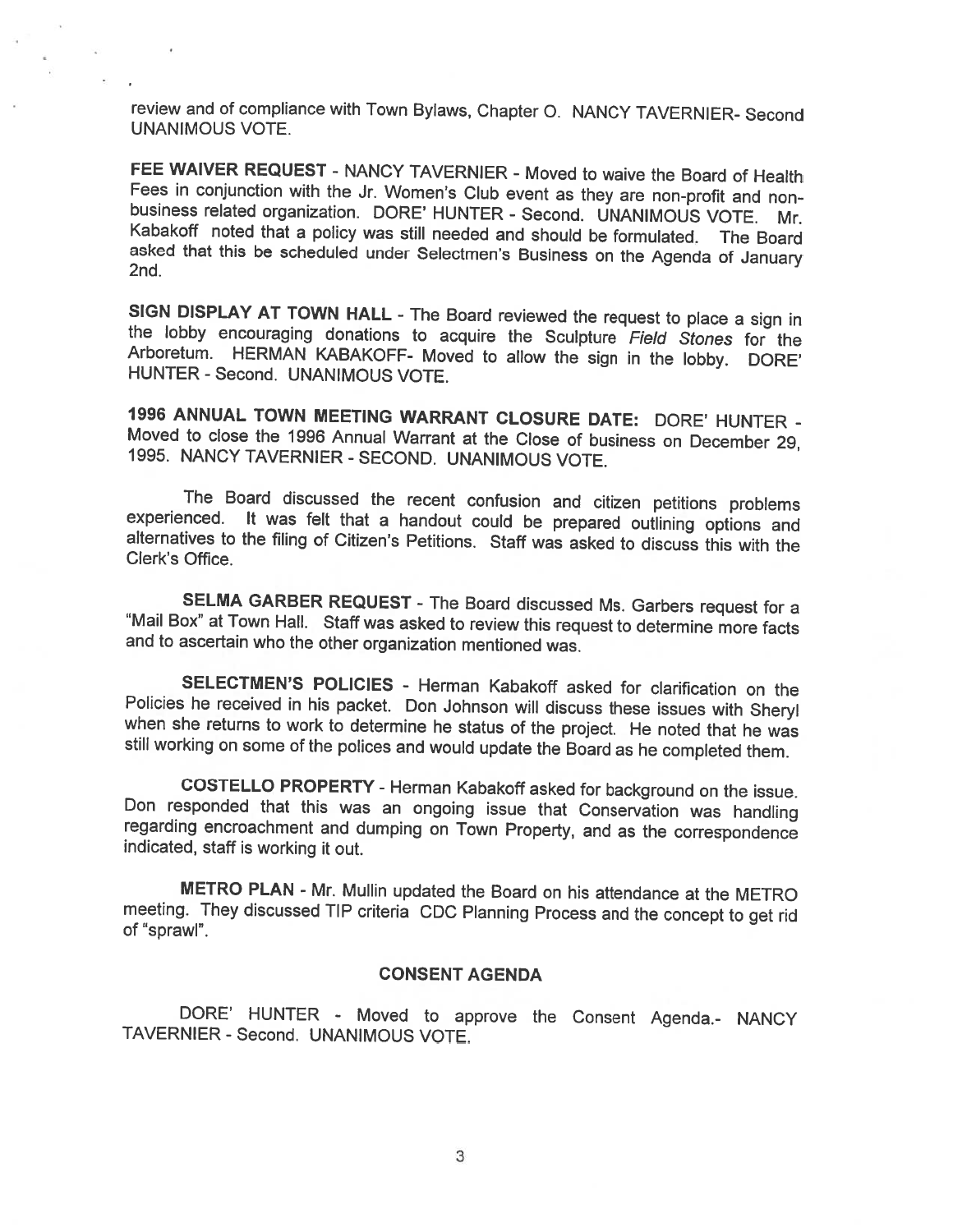# **EXECUTIVE SESSION**

DORE' HUNTER - Took roll call - All ayes, the Board will go into executive session to discuss Contract negotiations.

The Board adjourned at 10:00 P.M.

 $1<sub>1</sub>$ **Clérk** z.

Date

Christine M. Joyce Recording Secty.<br>DEC5,95.DOC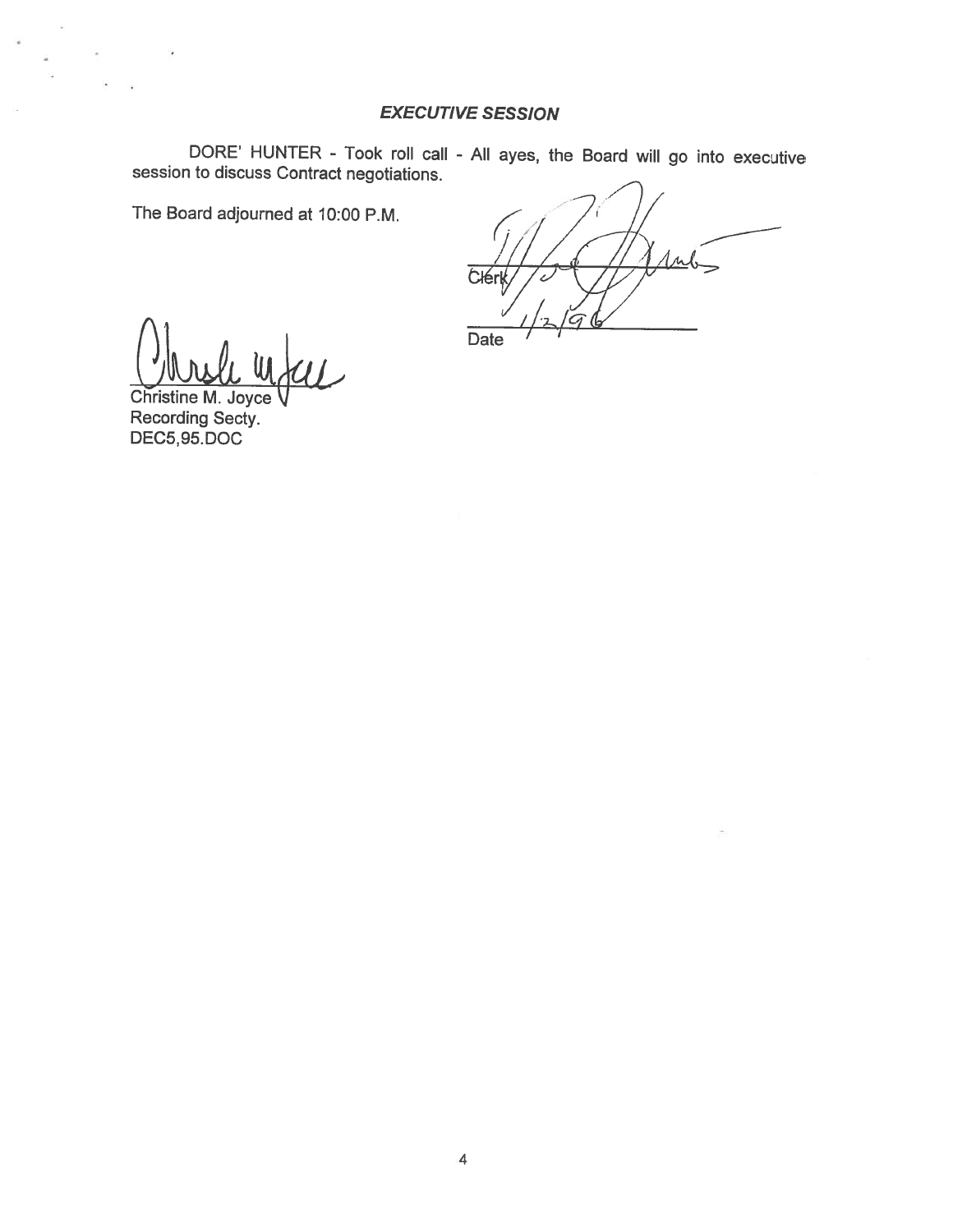December 1, 1995,

TO: Board of Selectmen

FROM: William C. Mullin, Chairman

SUBJECT: Selectmen's Report

# AGENDA Room 204 DECEMBER 5, 1995

#### I. CITIZEN'S CONCERNS

## II. PUBLIC HEARINGS & APPOINTMENTS

1. 8:00 BUDGET PRESENTATION -The Town Manager will presen<sup>t</sup> the propose<sup>d</sup> FY97 Municipal Budget..

### III. SELECTMEN'S BUSINESS

2. <sup>1996</sup> ANNUAL LICENSE RENEWALS -Enclosed <sup>p</sup>lease find the <sup>1996</sup> license renewal motions for Board review and action.

3. FEE WAIVER - Enclosed <sup>p</sup>lease find <sup>a</sup> reques<sup>t</sup> from the NB Junior Women's Club along with staff comment for Board action.

4. A/B CULTURAL COUNCIL - Enclosed please find a request from the A/B Cultural Council for permission to <sup>p</sup>lace <sup>a</sup> notice in the town hall lobby to encourage donations to be used toward the purchase of the sculpture "Forest Stones" for Board action.

5. ANNUAL TOWN MEETING WARRANT -The Board will need to determine <sup>a</sup> closing date for Annual Town Meeting Warrant article submission.

#### IV. CONSENT AGENDA

6. ONE DAY LIQUOR LICENSE -CHEZ CLAUDE -Enclosed <sup>p</sup>lease find <sup>a</sup> reques<sup>t</sup> from Chez Claude for <sup>a</sup> One Day Liquor License for Sunday, December 31, 1995 for Board action.

7. WHITNEY FUND -Enclosed <sup>p</sup>lease find <sup>a</sup> reques<sup>t</sup> for disbursement from the Whitney Fund and staff comment for Board action.

8. ACCEPT MINUTES - Enclosed please find the November 7, 1995, minutes for Board acceptance.